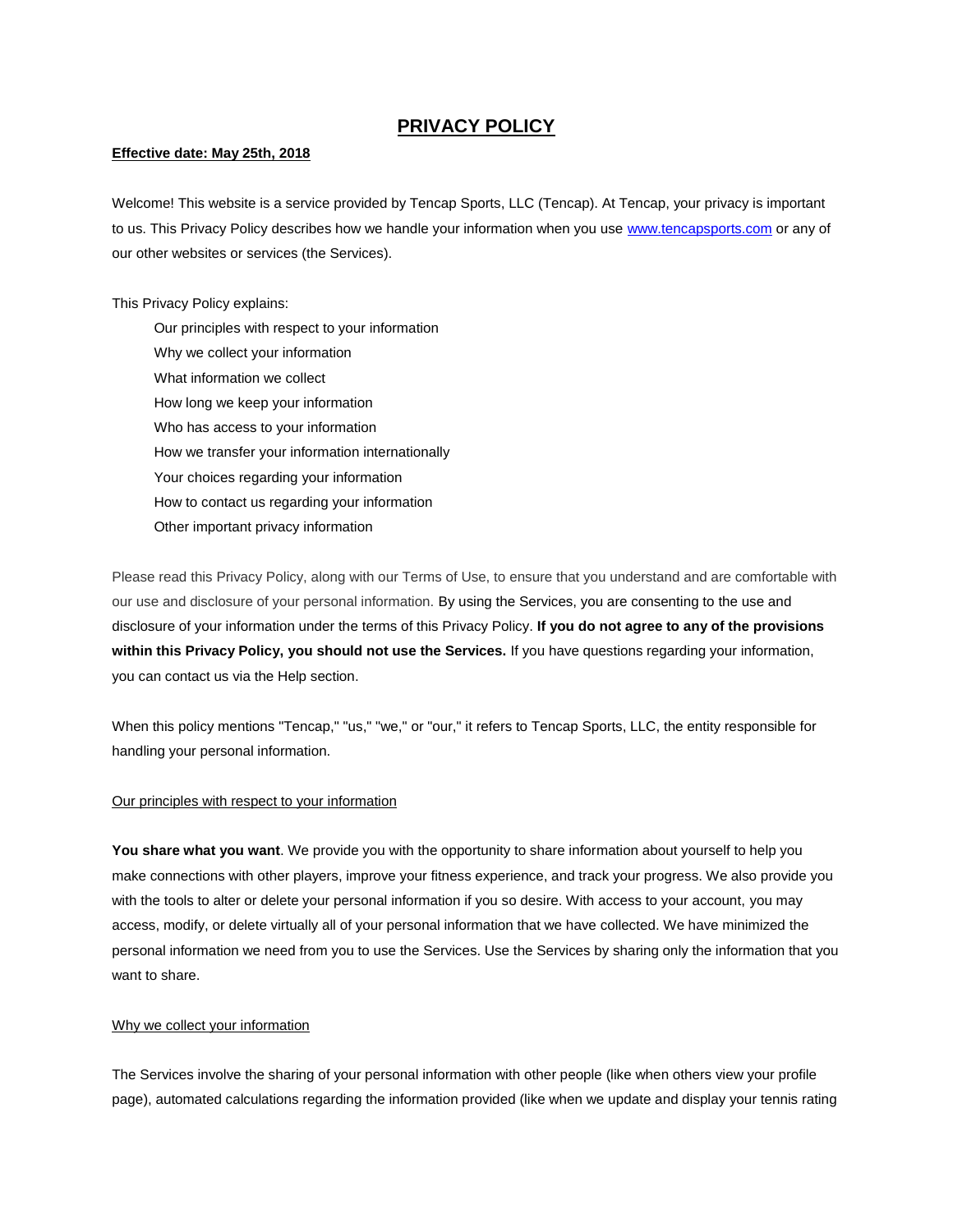or suggest a match placement for you), and information regarding your use of the services (like how many times you login each month or whether you viewed that email your fitness network sent out last week). We enable you to share this information because we believe that it helps you engage socially with your community and helps your fitness network provide you with a better service. If our purposes ever change, we won't use your personal information without receiving your consent.

#### Purposes of collection

We collect your information for the following purposes:

### Providing you with the Services

We collect your information for the purpose of enabling you to take advantage of the many features provided by the Services. There are many different categories of information that we collect but we will use your match history as an example. We collect your match history to provide you with an easy way to remember it, to allow you to share it with others, to easily verify your scores with your opponents, to show your place on the leaderboard, to calculate your rating, and to provide you with opponents at similar skill levels.

### Sharing it with your fitness network

We also collect your information to allow your fitness network to have access to it. With your personal information and our tools, your fitness network can enhance the experience they offer to you. The Services allow your fitness network to communicate more easily with you, to show your more opportunities to participate in events, to easily manage registration for events, to schedule matches for those events, and to keep track of how engaged you are with the Services.

#### Other purposes

We may, from time to time, use your personal information for the following various purposes: research and development, to communicate with you about the Services, to market the Services, for customer support, for safety and security, and to protect our legitimate business interests and legal rights.

### Legal bases for collection

#### Consent

We deal primarily with the information you consent to give us. If you no longer consent to the use of your personal information or you suspect that someone provided us your personal information without your consent, you may inform us of the situation and request us to take action on your behalf.

### Legitimate interests

We may deal with your personal information in order to fulfill our contractual obligations or protect our own legal, security, or other legitimate interests. If you suspect we are using your personal information, you may have the ability to exercise certain rights under applicable law. Please contact us with your questions or concerns.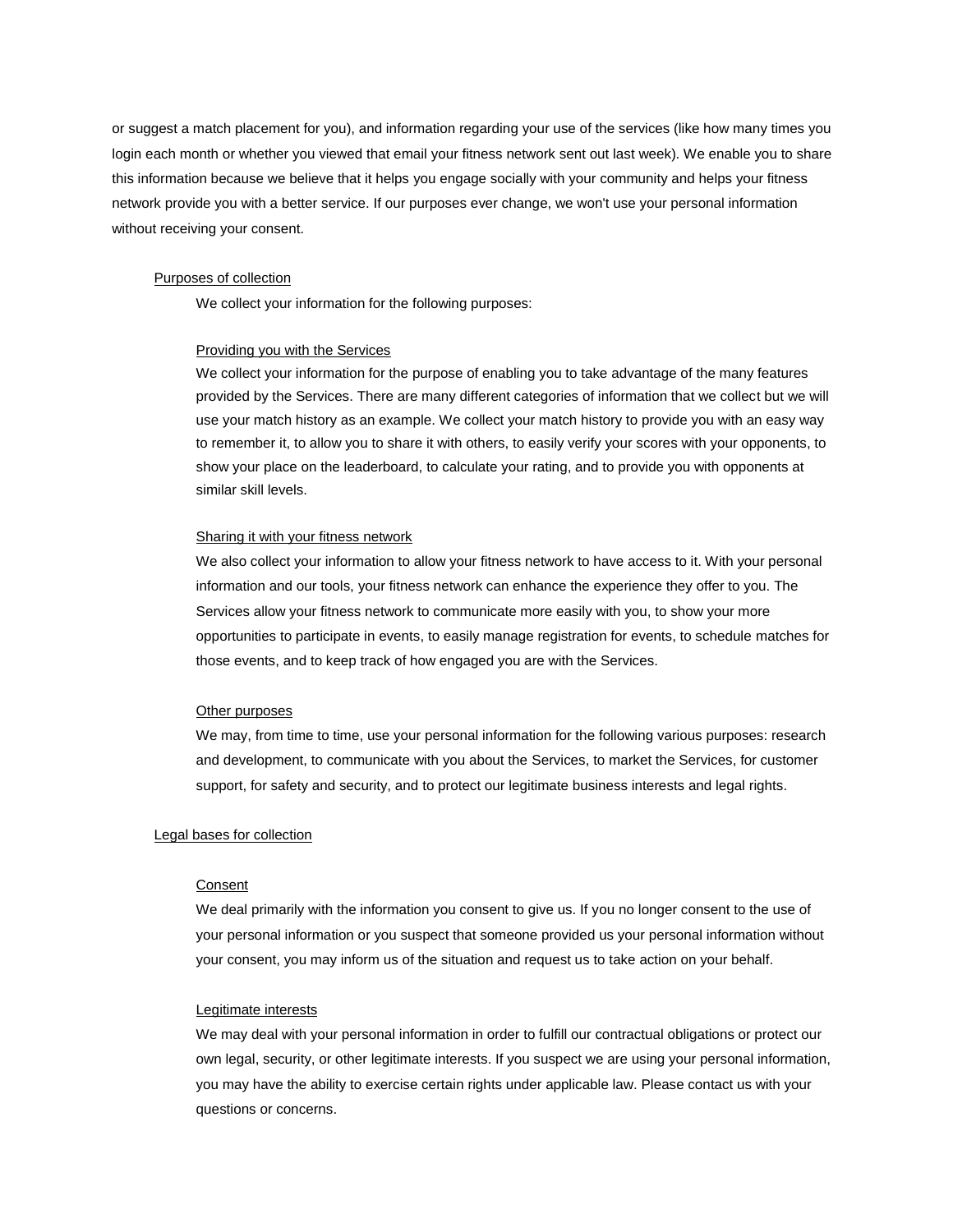# What information we collect

We collect the information that is provided to us, either by you or by someone else (such as an administrator from your fitness network or another user) and information about your use of the Services (such as your last login date or your registration into an event).

## Essential information

- In order to access your account, we may require an email address from you and a password. We do not require any other information for you to access your account. You may use the Services without providing any additional information. You may modify or delete your essential information at any time.
- A unique identifier may be used in connection with your account to help us ensure that we have honored any requests regarding your personal information and to preserve our own legal rights, claims, or defenses. This information may not be modified or deleted except as required by law.

### Non-essential information

 You may, if you desire to do so, provide other information to utilize the full functionality of the Services. However, you are not required to do so. For example, you may enter your name and phone number into your profile to make it easier for other users to contact you. Any non-essential information you provide may be deleted or altered at any time.

### Third-party authentication

 In some cases, a login credentials for the Services not be required from you because we receive authentication that you should have access to an account from somebody else. This may be your fitness network or another service provider, like Google or Facebook. When doing this, you are using your account with those other service providers to access your account with us. We do not receive your account information from these other service providers, only a message telling us that your account has been authenticated.

# **Communications**

- When you communicate with others through the Services, (for example, by posting a message on another user's wall or sending an email) the content of those communications is collected to ensure that it is delivered to the recipients and available to you and the recipients in the future. When you remove that information from your account, it is still stored and made available to the recipients.
- When you communicate directly with us, we collect and store the content of those communications to help ensure we are providing the best experience we can and to protect our own legal, business, and security interests.

### Information about your use of the Services

 When you use the Services, some information concerning your activities is collected and may be associated with your account. For example, the date your account was last accessed and whether or not you viewed an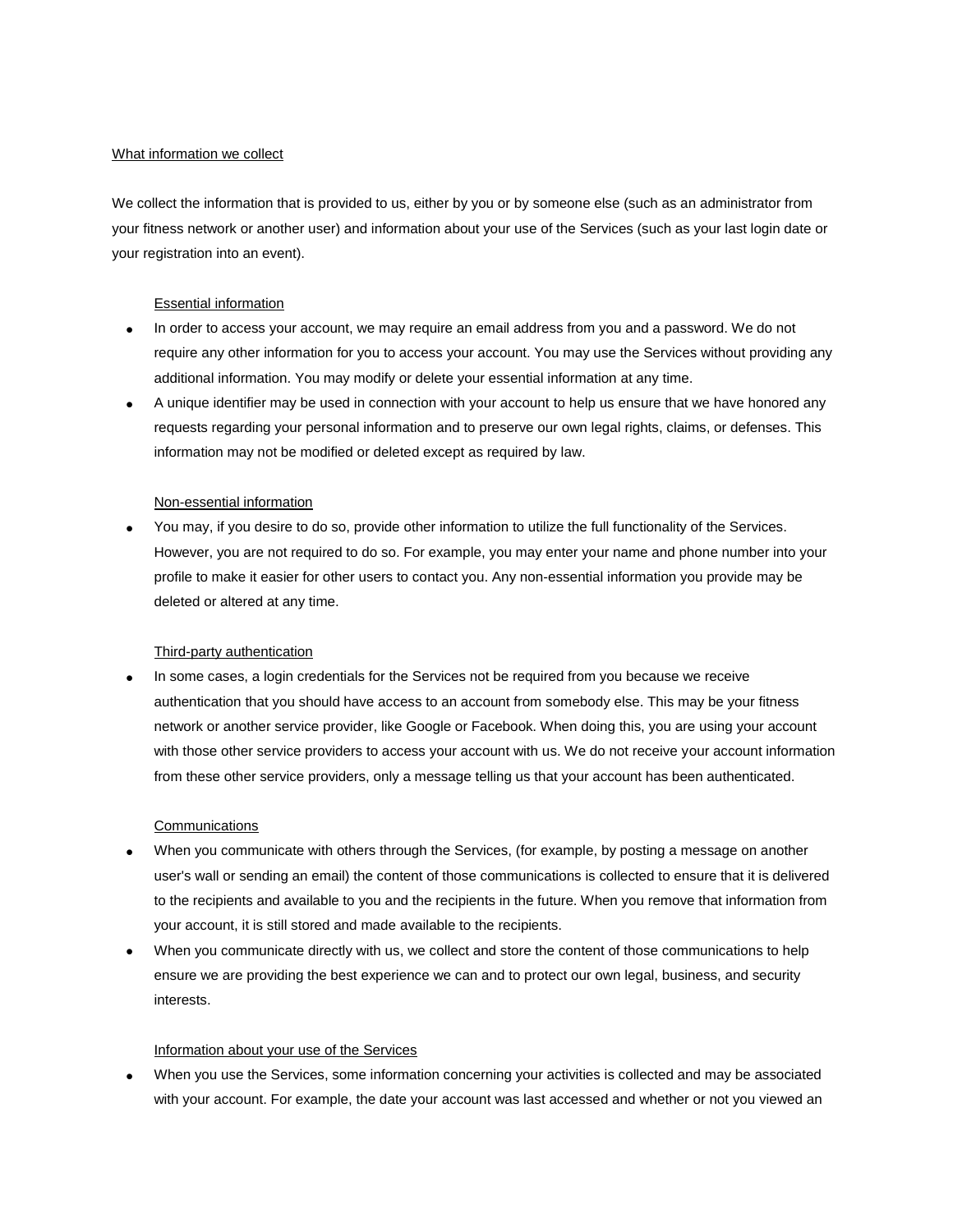individual email are recorded by the Services. This type of information may be shared with others. Primarily, we share this information with your fitness network to help them offer you the best experience they can.

### How long we keep your information

We do not routinely delete the personal information we collect but we will do so upon request. You may delete the personal information you have provided by following the steps available in our Help section.

### Who has access to your information

Besides Tencap, others may have access to the personal information your provide. Who can see it and what you can do about depends on the type of information:

### Other members within your network

Tencap shares the personal information you provide within your profile or that is associated with your account with other members of your fitness network. This includes any biographical information, your match history, your ratings, your friends list, the comments you make on others' walls.

### Your friends

Tencap shares the personal information you provide within your profile to those who you chose to "friend" within the Services. They will also be aware of virtually all of your other activity, excluding the emails you send to others.

### Your fitness network

Tencap offers the Services through relationships with multiple fitness networks. Your fitness network has the same access and capabilities regarding your personal information that you have. Your information, including information about your use of the Services that you may be unaware of is made available to your fitness network.

### Outside service providers

Tencap may hire the services of third-parties to maintain or improve the Services. Some of these serviceproviders may be located outside the EU/EEA or the United States. We may need to grant them access to your account to ensure the delivery of those services. Such third-parties will be contractually bound by the provisions in this Privacy Policy and applicable laws.

### Legal and governmental entities

We may share your personal information with courts, law enforcement agencies, and governmental authorities to respond to verified requests relating to any activity that may expose us, you, or any of our users to legal liability or to protect the rights, property, or personal safety of Tencap, its employees, and members of the public. We may also share your personal information to comply with our legal obligations, to enforce our legal claims or rights, and to respond to claims asserted against us.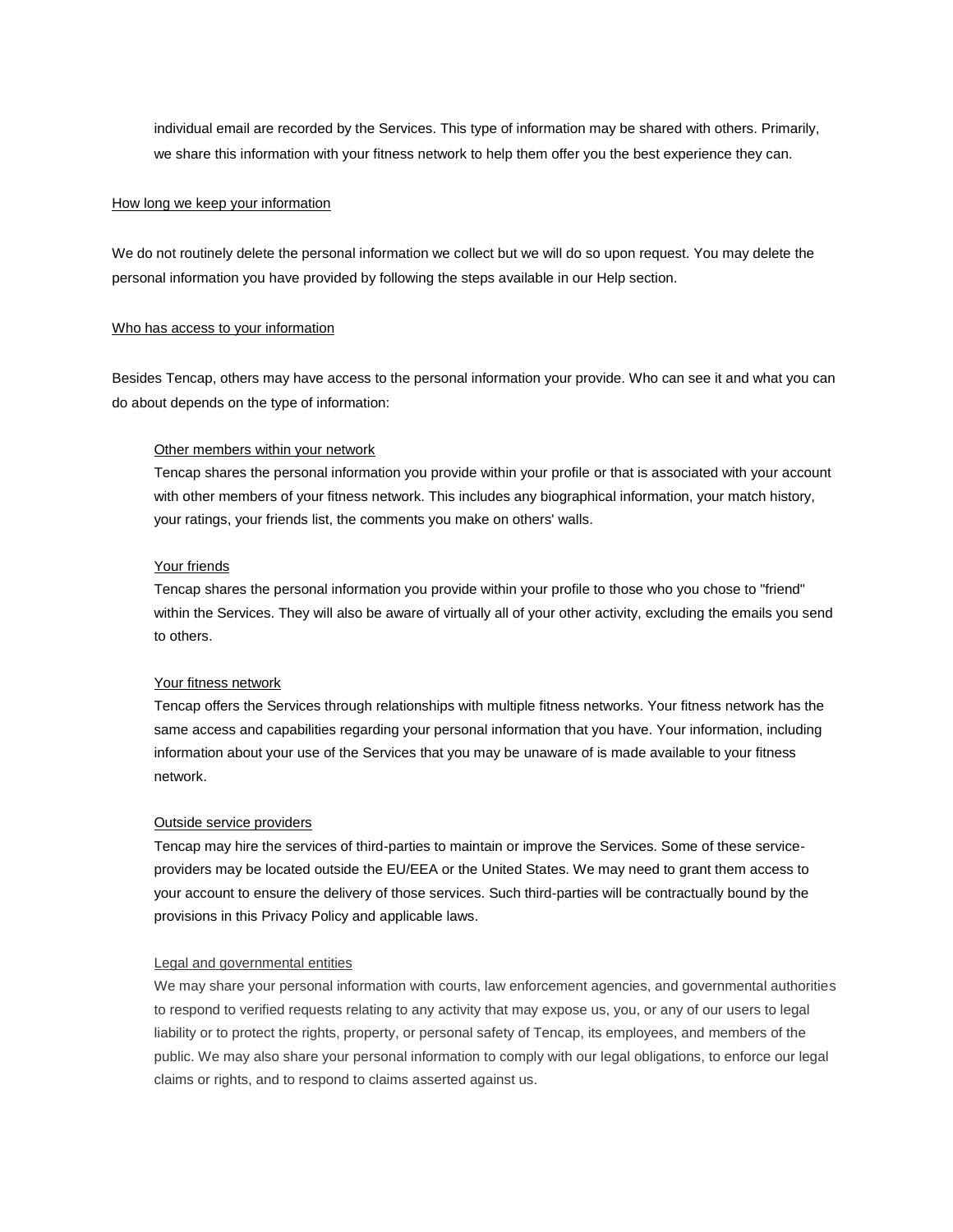### Successors in interest

We may also share your personal information as part of or in preparation for a sale, merger, or change in controlling interest of Tencap. Any such buyer will be bound by the provisions of this Privacy Policy and may use your information under these terms.

### Anonymized/Pseudonymized information

Some information regarding your use of the services is not able to be linked to your account or identify you. This information may be given to your fitness network so it may improve the services provided to you. For example, when you view an email from an administrator at your fitness network, Tencap shares the fact that someone viewed with your fitness network but nothing else. Because this information is not able to be linked to your account, we cannot provide it to you, delete it, or alter it in any way.

# Information security

Tencap maintains certain safeguards that are designed to prevent unauthorized access, use, or disclosure of the personal information we collect. However, it is impossible to ensure the total security of information transmitted over the Internet. You use the Services and provide us with your personal information at your own risk.

### How we transfer your data internationally

Tencap is based in the United States but provides the Services to persons in Europe. Privacy laws in the United States may not be as protective of your personal information as in Europe. By using the Services, you consent to the transfer, storage, and processing of your personal information in the United States in accordance with this Privacy Policy and under applicable law.

# Your choices regarding your information

In some jurisdictions, including the EU/EEA, you may be entitled to exercise the rights detailed below. To exercise any of the following rights, please see the Help section. We may require you to verify your identity before we resolve your request. Some requests may not be able to be completed (for example, due to technical limitations or because we must protect our own legal interests). In such cases, you will be informed of the reason(s) your request cannot be completed and your rights going forward.

# Accessing your personal information and receiving it in a portable form

You may be entitled to see the personal information regarding you that we have collected. A copy of the your personal information will be provided to you upon request. If you so specify, your data will be provided in a commonly used digital format.

### Changing and correcting your personal information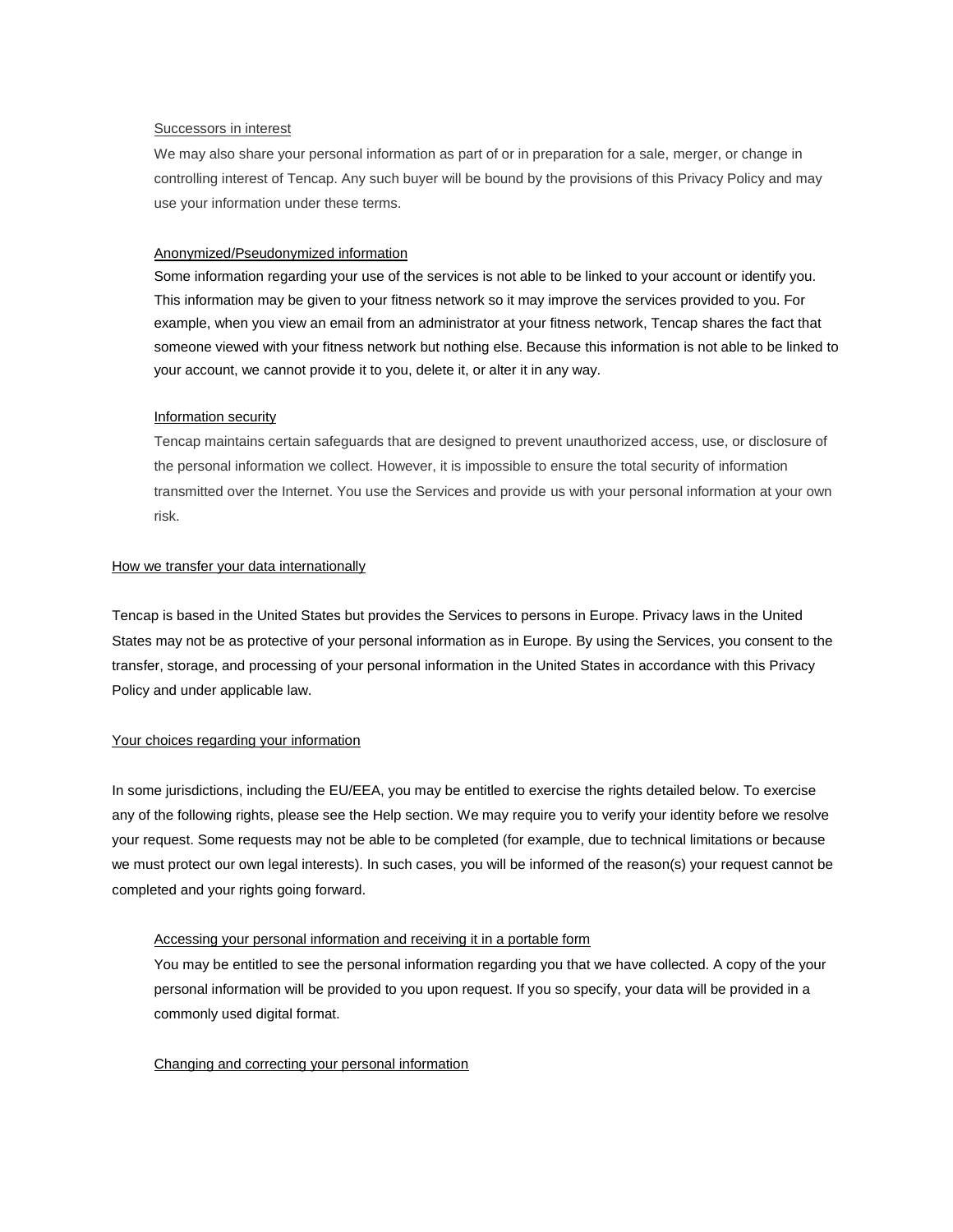Where you cannot update your information through an account, you may request that we update it on your behalf.

### Deleting your information

Where you cannot delete your personal information through an account, you may request that we delete it on your behalf. Deletion of certain information may limit your ability to use some aspects of the Services that rely upon that information.

### Restriction of use

Where you cannot restrict the use of your personal information through an account, you may request that we restrict it to certain particular purposes on your behalf. Restricting the use of your personal information may limit the functionality of the Services in other ways.

### Revoking consent

You may withdraw your consent to the use of your personal information at any time. If you suspect that we are using your personal information without having provided consent, please inform us immediately and we will remove your information.

### **Complaints**

You have the right to file complaints regarding our use of your personal information with a competent data protection authority.

#### How to contact us regarding your information

Please visit the Help section for guidance about contacting us regarding your information or email us at support@tencapsports.com.

#### **Other Important Privacy Information**

#### Children

The Services are not meant to be used by children. Anyone under the age of 13 is not allowed to use the Services and may not attempt to create an account. We do not knowingly collect any information from persons under the age of 13 or allow them to create an account. If it comes to our attention that we have collected personal information from a person under the age of 13, we will delete this information. If you have reason to believe that we may have collected such data, please contact us immediately.

### Changes to this Privacy Policy

We may, from time to time and in our sole discretion, make changes to this Privacy Policy. Updated policies will be available for review within the Services. Please review the Privacy Policy periodically to ensure that you